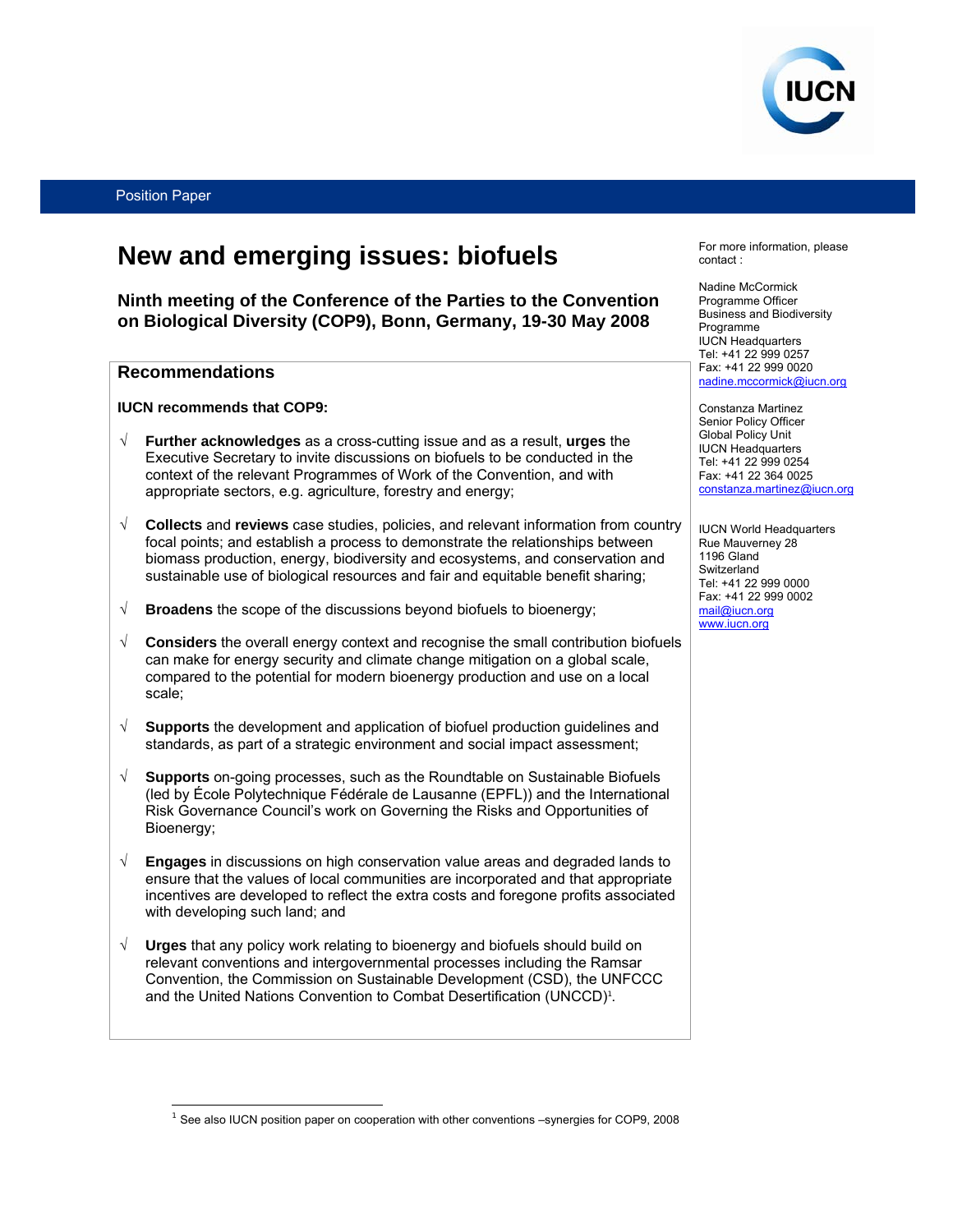IUCN welcomes the compilation of the background paper on the impacts on biodiversity along the full life cycle of the production and use of biofuel and related sustainable-use issues, as recommended by SBSTTA at its twelfth meeting (XII/7). IUCN welcomed the opportunity to contribute to this process through the German Federal Agency for Nature Conservation (BfN), which convened a meeting in Vilm.

## **Biofuels in the overall energy context**

Biofuels are forecast to represent between 4% and 7% world road-fuel use by 2030 (compared to 1% in 2005) according to the International Energy Agency (2005). Biofuels are not a green solution; they represent a green *trade off* and, as such, are potentially very costly in terms of land and water use and, ultimately, ecosystems and livelihoods.

The overall potential of biofuels in terms of access to energy is greater for local rather than global markets. IUCN wishes to encourage Parties to the Convention to consider biofuels as one small element of an appropriate future energy mix. Still, policies that promote energy conservation and improved energy efficiencies should also take priority.

IUCN is also concerned that biofuel policies are ahead of the science: well-informed policy decisions are needed to provide guidance towards overall objectives. Infrastructure and R&D "lock-in" into inefficient, unsustainable and inequitable biofuels should be avoided. Rather, further promotion of investment in more sustainable energy production and consumption that enhance, rather than degrade, ecosystems and livelihoods should be the focus of discussions and work.

IUCN believes that biofuels should be considered within the wider context of biomass use for energy, given that biomass is used around the world primarily for power and electricity, heating and cooking rather than to replace fossil fuels in transport, which has implications for ecosystems and livelihoods. Notably, sub-Saharan Africa depends on biomass for 84% of their energy needs. Within the EU's energy portfolio of 6% renewables, biomass makes up 66%, of which only 5% is currently biofuels.

In this context, **IUCN recommends that COP9:**

- √ **Broadens** the scope of the discussions beyond biofuels to bioenergy; and
- √ **Considers** the overall energy context and recognise the small contribution biofuels can make for energy security and climate change mitigation on a global scale, compared to the potential for modern bioenergy production and use on a local scale.

# **Biofuels and agriculture**

If poorly managed, biofuel feedstock developments can exacerbate existing agricultural impacts, which are already a leading cause of biodiversity loss. These include: land conversion, habitat fragmentation, soil degradation; water pollution and scarcity; potential invasive tendencies of alien plant species introduced for biofuel production; deforestation and habitat loss; and higher GHG emissions, linked to land-use change as well as the application of fertilizers or damaging farming practices and the use of fossil-fuel powered machinery.

On the other hand, biofuel markets may create incentives for landscape restoration, such as developing abandoned lands. Any promotion for the use of so-called degraded lands has to be accompanied by community participation to determine the local value of the land and establish what incentives can be put in place to rehabilitate the land and compensate for profits forgone.

Landscape and ecosystem management approaches such as those promoted under the Convention, including the Precautionary Approach for risk assessment and the Ecosystem Approach, can help ensure that biofuels contribute positively to ecosystems and livelihoods rather than undermine them.

### **IUCN recommends that COP9:**

- √ **Acknowledges** bioenergy as a crosscutting issue and as a result, urge the Executive Secretary to invite discussions on bioenergy and biofuels to be conducted in the context of the relevant Programmes of Work of the Convention, and with appropriate sectors, e.g. agriculture, forestry and energy;
- √ **Engages** in discussions on high conservation value areas and degraded